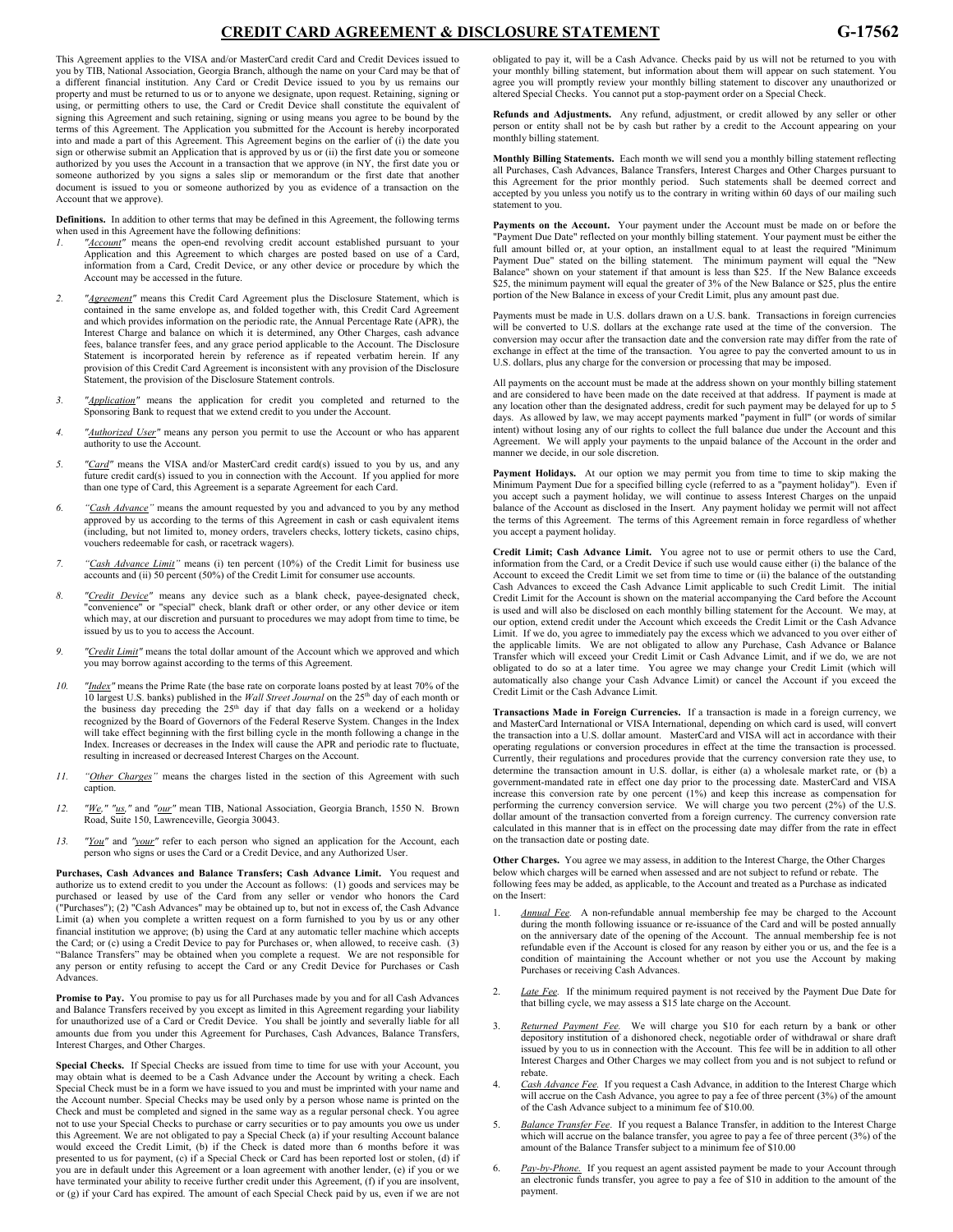- 7. *International Transactions Fee.* Two percent (2%) of the U.S. dollar amount of the transaction converted from a foreign currency.
- 8. *Supplemental Convenience Requests* If you request supplemental copies of billing statements, you will be charged \$5 for each. We will not assess you this fee if you request a billing statement for a billing error/inquiry that you may assert against us under applicable law. If you request expedited delivery of a Card, you will be charged \$25. If you make any other Supplemental Convenience Requests, you agree to pay our reasonable charges for such request in effect at that time.

**Termination; Default.** We may reduce the Credit Limit or terminate your ability to receive further credit under this Agreement at any time without notice. You may terminate your ability to receive further credit under this Agreement by giving us notice of termination and returning to us all Cards and Credit Devices. Termination by you will be effective on the date we receive written notice from you along with the Cards and Credit Devices (unless they are lost or stolen, in which case you agree to sign an affidavit to that effect and stating that no credit received after the date of loss or theft was authorized by you).

You will be in default under this Agreement if any of the following events occur: (1) you fail to make the required payment when due; (2) you fail to perform or abide by any of your agreements or obligations under this Agreement or any other loan agreement you have with us; (3) you become insolvent (meaning your liabilities exceed your assets or you are unable to pay your debts as they become due); (4) any action is taken by or against you under any bankruptcy or insolvency laws; (5) any attachment or garnishment proceedings are initiated against you; (6) you die or are declared incompetent; (7) we, in good faith, believe the prospect of your payment or performance under this Agreement is impaired; or (8) you fail or refuse to provide current financial information to us when we request it.

On any termination or default, regardless of any unused credit you may have under the Account, all amounts you owe under the Account and this Agreement will become immediately due and payable in full. You must also return to us all Cards and Credit Devices issued to you in connection with the Account. Termination or default shall not release you from any obligation you have incurred under this Agreement. After termination or default, your obligations and our rights under this Agreement shall remain effective until the entire outstanding balance of the Account is paid in full.

**Attorneys Fees and Costs.** To the extent permitted by law, you agree to pay our attorneys fees and other costs we incur if you are in default and we hire an attorney who is not our salaried employee to collect amounts you owe under the Account and this Agreement. Amounts you owe for attorneys' fees will be added to the outstanding balance of the Account as a Purchase whether or not your right to receive credit has terminated or you are in default.

**Amendment to this Agreement.** This Agreement, and the terms of the Account, may be amended by us if we send you written notice of the amendment prior to its effective date as required by law. As of the amendment's effective date, the change in terms will apply to the entire outstanding balance of the Account as well as Purchases made and Cash Advances and Balance Transfers received after the effective date of the amendment. If you do not agree to the amendment, your only option is termination under this Agreement.

**Venue and Jurisdiction of Lawsuits.** The parties agree, consent and contract that the venue and jurisdiction of any lawsuit brought by TIB, National Association to enforce this agreement or collect any sum or sums of money due and owing under this agreement shall be in Dallas County, Texas or any county contiguous to Dallas County, Texas.

The parties further agree that any action or cross action brought by a cardholder against TIB, National Association regarding this contractual agreement shall be brought in Dallas County, Texas or any county contiguous to Dallas County, Texas.

**Governing Law; Severability.** You agree that your obligations under this Agreement represented by charges to the Account are contracted for and become binding when the sales drafts, credit card slips, or other Credit Devices are accepted by us and we cause the holders of the same to be paid. You agree that these events occur in Georgia. This Agreement is subject to federal law and, to the extent not preempted by federal law, the laws of the State of Georgia (except to the extent that this Agreement can and does vary from such rules or laws), without regard to conflict of laws principals. If any provision of this Agreement conflicts with the law, you agree the provision will be viewed as if it was amended to comply with the law. If that is not possible, then only the provision that conflicts with the law will be deleted. The remaining provisions of this Agreement will remain effective.

**Credit Reports.** You agree that we may obtain consumer credit reports from one or more credit reporting agencies or others in connection with opening or maintaining the Account, increasing the Credit Limit under the Account, or making any extension of credit to you under the Account. We may also ask you for additional information in connection with the Account and request credit reports to verify your current credit standing. You agree that we may release information to others, such as credit reporting agencies, regarding the status and history of the Account. However, we are not obligated to release any such information unless required by law.

We may report information about your Account to credit bureaus. Late payments, missed payments, or other defaults on your Account may be reflected in your credit report. If you believe that we have furnished any inaccurate information relating to your Account to any consumerreporting agency, you may notify us by phone or mail at 1-800-367-7576; Card Service Center, PO Box 569120, Dallas, TX 75356. To help us respond to your notification, include your account number, Social Security Number, the name of the consumer-reporting agency reflecting the inaccurate information, and an explanation of why you believe the information is inaccurate. You understand that you may also contact the appropriate consumer-reporting agency directly at the appropriate address and toll-free number: Equifax, P.O. Box 740241, Atlanta, GA 30374, 800.685.1111; Trans Union, P.O. Box 1000, Chester, PA 19022, 800-916-8800; or Experian, P.O. Box 2002, Allen, TX 75013, 888.397.3742.

**Change in Marital Status.** A change in marital status between any of you will not affect the individual liability of any of you under this Agreement. Your liability for debt incurred after a change in status does not end until all Cards and Credit Devices are returned to us, even if you give us notice of the change in status and notice that further use by any person is unauthorized.

**Notices.** Notices given under this Agreement or relating to the Account will be effective only if given in writing to us at TIB, National Association, P.O Box 569120, Dallas, Texas 75356-9120, and to you at your last address shown on our records. You agree to notify us immediately if your address changes from that shown on the application you submitted in connection with opening the Account.

**Liability for Unauthorized Use.** If any Card is lost or stolen or otherwise may be used without your permission (express or implied), you must immediately notify us orally or in writing at the following phone number or address: 1-800-367-7576 or at TIB, National Association, P.O Box 569120, Dallas, Texas 75356-9120. If unauthorized use of a Card occurs before you notify us of the loss, theft or unauthorized use, you may be liable up to a maximum amount of \$50. If unauthorized use of a Credit Device occurs, you may be liable for all of the unauthorized use.

State Law Disclosures. CA Residents: Interest is compounded on unpaid Interest Charges on Purchases, Cash Advances and Balance Transfers. MD Residents: You have the right under Section 12-510 of the Commercial Law Code to receive an answer to a written inquiry concerning the status of your Account. NJ Residents**:** Because certain provisions of this Agreement are subject to applicable laws, they may be void, unenforceable or inapplicable in some jurisdictions. None of these provisions, however, is void, unenforceable or inapplicable in New Jersey.

## **YOUR BILLING RIGHTS - KEEP THIS NOTICE FOR FUTURE USE**

**This notice tells you about your rights and our responsibilities under the Fair Credit Billing Act.**

### **What to do if you find a mistake on your statement.**

If you think there is an error on your statement, write to us at TIB, National Association, Attn: Dispute Department, 1550 North Brown Road, Suite 150, Lawrenceville, GA 30043 as soon as possible.

In your letter, give us the following information:

- 
- \* Account information: Your name and Account number. \* Dollar amount: The dollar amount of the suspected error.
- Description of problem: If you think there is an error on your bill, describe what you believe is wrong and why you believe it is a mistake.
- 

You must contact us within 60 days after the error appeared on your statement and at least 3 business days before an automated payment is scheduled, if you want to stop payment on the amount you think is wrong.

You must notify us of any potential errors in writing. You may call us, but if you do we are not required to investigate any potential errors and you may have to pay the amount in question.

## **What will happen after we receive your letter.**

### **When we receive you letter, we must do two things:**

- Within 30 days of receiving your letter, we must tell you that we received your letter. We will also tell you if we have already corrected the error.
- 2. Within 90 days of receiving your letter, we must either correct the error or explain to you why we believe the bill is correct.

While we investigate whether or not there has been an error, we cannot try to collect the amount in question, or report you as delinquent on the amount. The charge in question may remain on your statement, and we may continue to charge you interest on that amount. While you do not have to pay the amount in question, you are responsible for the remainder of your balance. We can apply any unpaid amount against your credit limit.

#### **After we finish our investigation, one of two things will happen:**

- 1. If we made a mistake: You will not have to pay the amount in question or any interest or other fees related to that amount.
- 2. If we do not believe there was a mistake: You will have to pay the amount in question, along with applicable interest and fees. We will send you a statement of the amount you owe and the date payment is due. We may then report you as delinquent if you do not pay the amount we think you owe.

If you receive our explanation but still believe your bill is wrong, you must write to us within 10 days telling us that you still refuse to pay. If you do so, we cannot report you as delinquent without also reporting that you are questioning your bill. We must tell you the name of anyone to whom we reported you as delinquent, and we must let those organizations know when the matter has been settled between us.

If we do not follow all of the rules above, you do not have to pay the first \$50 of the amount you question even if your bill is correct.

### **Your rights if you are dissatisfied with your credit card purchases.**

If you are dissatisfied with the goods or services that you have purchased with your Credit Card, and you have tried in good faith to correct the problem with the merchant, you may have the right not to pay the remaining amount due on the purchase. To use this right, all of the following must be true:

- 1. The purchase must have been made in your home state or within 100 miles of your current mailing address, and the purchase price must have been more than \$50. (Note: Neither of these are necessary if your purchase was based on an advertisement we mailed to you, or if we own the company that sold you the goods or services.)
- 2. You must have used your credit card for the purchase. Purchases made with cash advances from an ATM or with a check that accesses your credit card account do not qualify.
- 3. You must not yet have fully paid for the purchase.

If all of the criteria above are met and you are still dissatisfied with the purchase, contact us in writing at TIB, National Association, Attn: Dispute Department, 1550 North Brown Road, Suite 150, Lawrenceville, GA 30043.

While we investigate, the same rules apply to the disputed amount as discussed above. After we finish our investigation, we will tell you our decision. At that point, if we think you owe an amount and you do not pay, we may report you as delinquent.